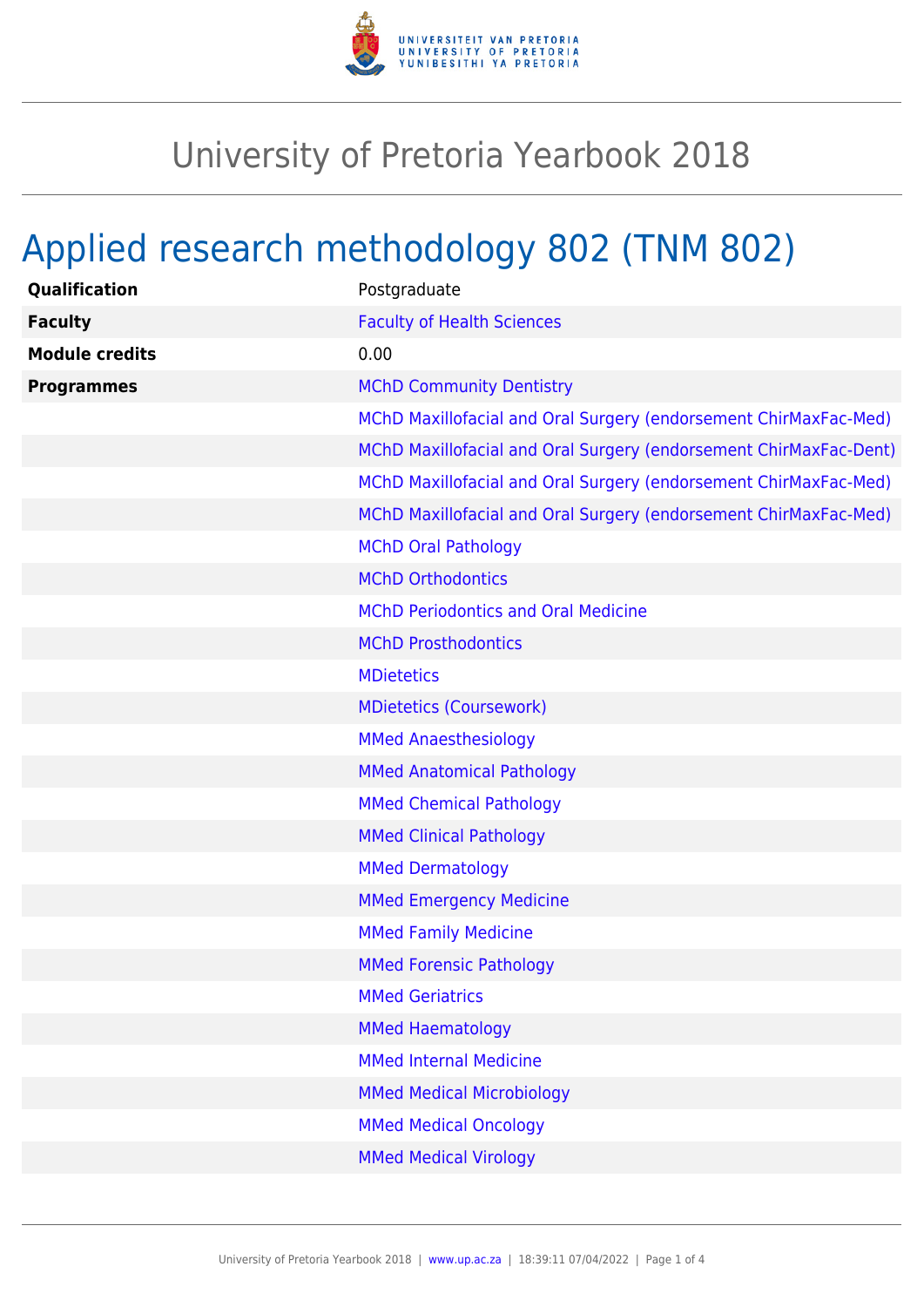

[MMed Neurology](https://www.up.ac.za/faculty-of-education/yearbooks/2018/programmes/view/10250092) [MMed Neurosurgery](https://www.up.ac.za/faculty-of-education/yearbooks/2018/programmes/view/10250192) [MMed Nuclear Medicine](https://www.up.ac.za/faculty-of-education/yearbooks/2018/programmes/view/10250382) [MMed Obstetrics and Gynaecology](https://www.up.ac.za/faculty-of-education/yearbooks/2018/programmes/view/10250102) [MMed Occupational Medicine](https://www.up.ac.za/faculty-of-education/yearbooks/2018/programmes/view/10250374) [MMed Ophthalmology](https://www.up.ac.za/faculty-of-education/yearbooks/2018/programmes/view/10250112) [MMed Orthopaedics](https://www.up.ac.za/faculty-of-education/yearbooks/2018/programmes/view/10250202) [MMed Otorhinolaryngology](https://www.up.ac.za/faculty-of-education/yearbooks/2018/programmes/view/10250362) [MMed Paediatric Surgery](https://www.up.ac.za/faculty-of-education/yearbooks/2018/programmes/view/10250025) [MMed Paediatrics](https://www.up.ac.za/faculty-of-education/yearbooks/2018/programmes/view/10250122) [MMed Plastic Surgery](https://www.up.ac.za/faculty-of-education/yearbooks/2018/programmes/view/10250212) [MMed Psychiatry](https://www.up.ac.za/faculty-of-education/yearbooks/2018/programmes/view/10250142) [MMed Public Health Medicine](https://www.up.ac.za/faculty-of-education/yearbooks/2018/programmes/view/10250373) [MMed Radiation Oncology](https://www.up.ac.za/faculty-of-education/yearbooks/2018/programmes/view/10250164) [MMed Radiological Diagnostics](https://www.up.ac.za/faculty-of-education/yearbooks/2018/programmes/view/10250153) [MMed Surgery](https://www.up.ac.za/faculty-of-education/yearbooks/2018/programmes/view/10250024) [MMed Thoracic Surgery](https://www.up.ac.za/faculty-of-education/yearbooks/2018/programmes/view/10250232) [MMed Urology](https://www.up.ac.za/faculty-of-education/yearbooks/2018/programmes/view/10250222) [MOccTher](https://www.up.ac.za/faculty-of-education/yearbooks/2018/programmes/view/10258002) [MOccTher Activity Theory \(Coursework\)](https://www.up.ac.za/faculty-of-education/yearbooks/2018/programmes/view/10258052) [MOccTher Hand Therapy \(Coursework\)](https://www.up.ac.za/faculty-of-education/yearbooks/2018/programmes/view/10258012) [MOccTher Neurology \(Cousework\)](https://www.up.ac.za/faculty-of-education/yearbooks/2018/programmes/view/10258022) [MOccTher Paediatrics \(Coursework\)](https://www.up.ac.za/faculty-of-education/yearbooks/2018/programmes/view/10258032) [MOccTher Psychiatry \(Coursework\)](https://www.up.ac.za/faculty-of-education/yearbooks/2018/programmes/view/10258042) [MPH](https://www.up.ac.za/faculty-of-education/yearbooks/2018/programmes/view/10256502) [MPhysio](https://www.up.ac.za/faculty-of-education/yearbooks/2018/programmes/view/10258103) [MPhysio Internal Medicine \(Coursework\)](https://www.up.ac.za/faculty-of-education/yearbooks/2018/programmes/view/10258163) [MPhysio Neurology/Neurosurgery \(Coursework\)](https://www.up.ac.za/faculty-of-education/yearbooks/2018/programmes/view/10258233) [MPhysio Orthopaedic Manual Therapy \(Coursework\)](https://www.up.ac.za/faculty-of-education/yearbooks/2018/programmes/view/10258213) [MPhysio Orthopaedics \(Coursework\)](https://www.up.ac.za/faculty-of-education/yearbooks/2018/programmes/view/10258203) [MPhysio Paediatrics \(Coursework\)](https://www.up.ac.za/faculty-of-education/yearbooks/2018/programmes/view/10258173) [MPhysio Sports Medicine \(Coursework\)](https://www.up.ac.za/faculty-of-education/yearbooks/2018/programmes/view/10258223)

[MPhysio Surgery \(Coursework\)](https://www.up.ac.za/faculty-of-education/yearbooks/2018/programmes/view/10258133)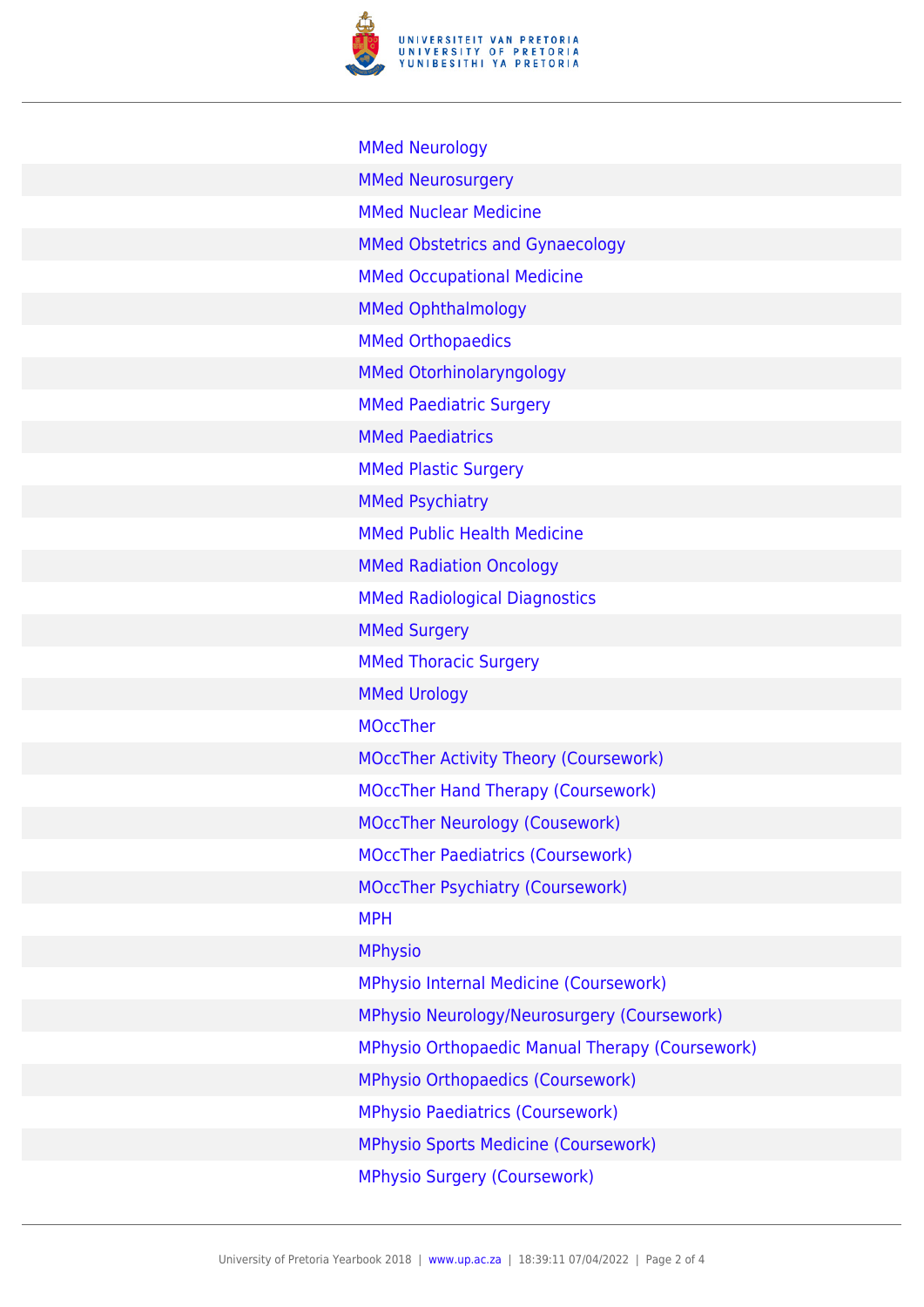

| MPhysio Women's Health (Coursework)                         |
|-------------------------------------------------------------|
| <b>MRad Diagnostics</b>                                     |
| <b>MRad Nuclear Medicine</b>                                |
| <b>MRad Radiation Therapy</b>                               |
| <b>MSc Aerospace Medicine</b>                               |
| <b>MSc Anatomy</b>                                          |
| <b>MSc Applied Human Nutrition</b>                          |
| <b>MSc Cell Biology</b>                                     |
| <b>MSc Chemical Pathology</b>                               |
| <b>MSc Clinical Epidemiology</b>                            |
| MSc Dentistry Maxillofacial and Oral Radiology (Coursework) |
| MSc Dentistry Oral Surgery (Coursework)                     |
| <b>MSc Dentistry</b>                                        |
| <b>MSc Environmental Health</b>                             |
| <b>MSc Epidemiology</b>                                     |
| <b>MSc Haematology</b>                                      |
| <b>MSc Human Genetics</b>                                   |
| <b>MSc Human Physiology</b>                                 |
| <b>MSc Medical Applied Psychology</b>                       |
| <b>MSc Medical Criminalistics</b>                           |
| <b>MSc Medical Immunology</b>                               |
| <b>MSc Medical Microbiology</b>                             |
| <b>MSc Medical Nuclear Science</b>                          |
| <b>MSc Medical Oncology</b>                                 |
| <b>MSc Medical Physics</b>                                  |
| <b>MSc Medical Virology</b>                                 |
| <b>MSc Public Health</b>                                    |
| <b>MSc Radiation Oncology</b>                               |
| <b>MSc Reproductive Biology Andrology</b>                   |
| <b>MSc Reproductive Biology</b>                             |
| <b>MSc Sports Medicine (Coursework)</b>                     |
| <b>MSc Sports Science Biokinetics</b>                       |
| <b>MSc Sports Science Biomechanics</b>                      |